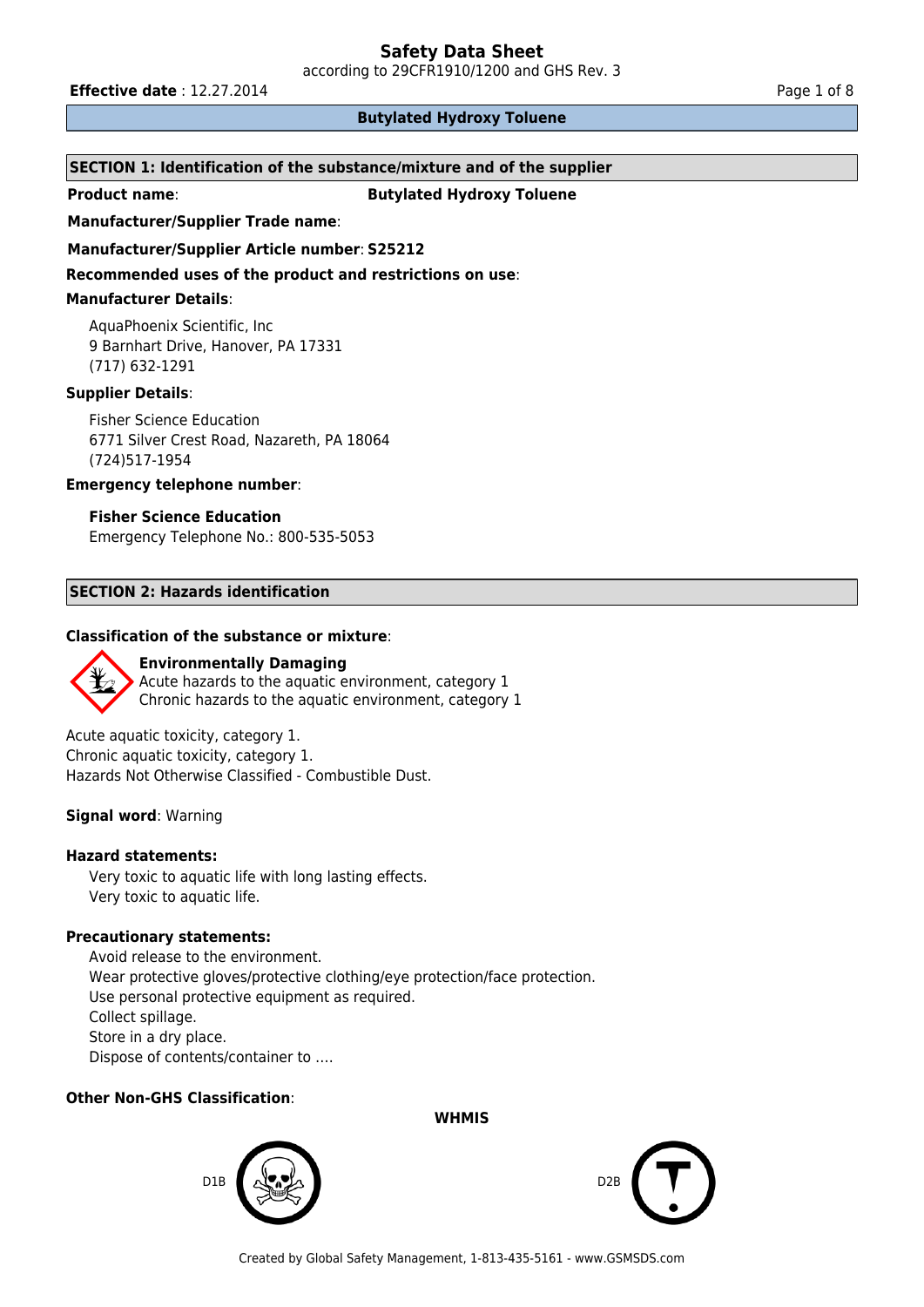according to 29CFR1910/1200 and GHS Rev. 3

**Effective date** : 12.27.2014 **Page 2 of 8** 

**Butylated Hydroxy Toluene**

# **NFPA/HMIS**





# **SECTION 3: Composition/information on ingredients**

| Ingredients:              |                                  |      |  |  |
|---------------------------|----------------------------------|------|--|--|
| CAS 128-37-0              | 2,6-Di-tert-butyl-4-methylphenol | 99 % |  |  |
| Percentages are by weight |                                  |      |  |  |

#### **SECTION 4: First aid measures**

# **Description of first aid measures**

#### **After inhalation:**

Move exposed individual to fresh air. Loosen clothing as necessary and position individual in a comfortable position. Seek medical advice if discomfort or irritation persists. If breathing difficult, give oxygen.

#### **After skin contact:**

Wash affected area with soap and water. Rinse/flush exposed skin gently using water for 15-20 minutes. Seek medical advice if discomfort or irritation persists.

### **After eye contact:**

Protect unexposed eye. Rinse/flush exposed eye(s) gently using water for 15-20 minutes. Remove contact lens(es) if able to do so during rinsing. Seek medical attention if irritation persists or if concerned.

# **After swallowing:**

Rinse mouth thoroughly. Do not induce vomiting. Have exposed individual drink sips of water. Seek medical attention if irritation, discomfort or vomiting persists.

# **Most important symptoms and effects, both acute and delayed:**

Irritation. Nausea. Headache. Shortness of breath.

#### **Indication of any immediate medical attention and special treatment needed:**

If seeking medical attention, provide SDS document to physician.

# **SECTION 5: Firefighting measures**

#### **Extinguishing media**

# **Suitable extinguishing agents:**

If in laboratory setting, follow laboratory fire suppression procedures. Use appropriate fire suppression agents for adjacent combustible materials or sources of ignition.

#### **Unsuitable extinguishing agents:** None

# **Special hazards arising from the substance or mixture:**

Combustion products may include carbon oxides or other toxic vapors. Thermal decomposition can lead to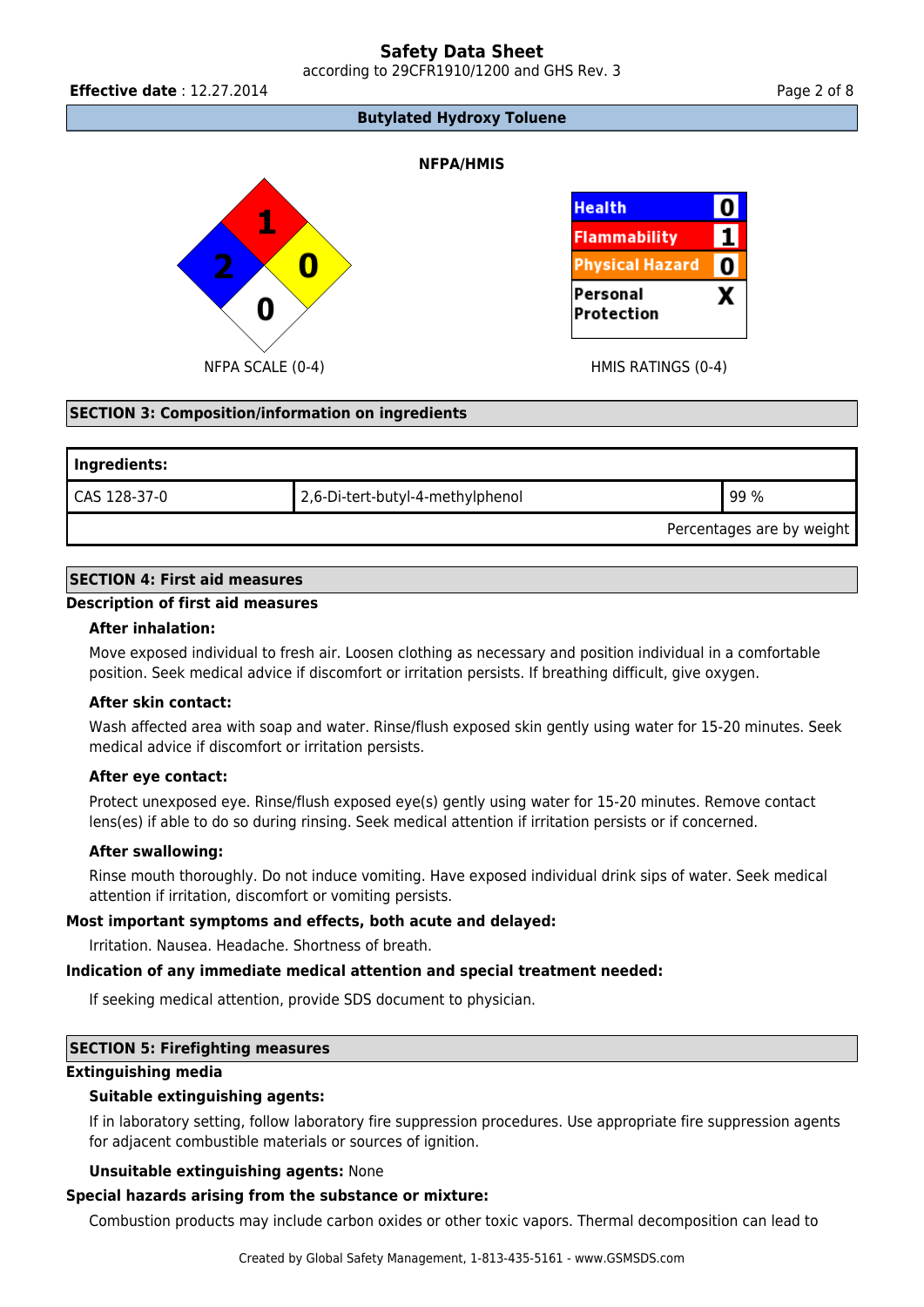**Effective date** : 12.27.2014 **Page 3 of 8** 

## **Butylated Hydroxy Toluene**

release of irritating gases and vapors. Avoid generating dust; fine dust dispersed in air in sufficient concentrations, and in the presence of an ignition source is a potential dust explosion hazard.

#### **Advice for firefighters:**

# **Protective equipment:**

Use NIOSH-approved respiratory protection/breathing apparatus.

# **Additional information (precautions):**

Move product containers away from fire or keep cool with water spray as a protective measure, where feasible. Use spark-proof tools and explosion-proof equipment.

# **SECTION 6: Accidental release measures**

# **Personal precautions, protective equipment and emergency procedures:**

Wear protective equipment. Transfer to a disposal or recovery container. Use spark-proof tools and explosionproof equipment. Use respiratory protective device against the effects of fumes/dust/aerosol. Ensure adequate ventilation. Keep away from ignition sources. Protect from heat. Stop the spill, if possible. Contain spilled material by diking or using inert absorbent.

# **Environmental precautions:**

Prevent from reaching drains, sewer or waterway. Collect contaminated soil for characterization per Section 13.

# **Methods and material for containment and cleaning up:**

If in a laboratory setting, follow Chemical Hygiene Plan procedures. Place into properly labeled containers for recovery or disposal. If necessary, use trained response staff/contractor. Dust deposits should not be allowed to accumulate on surfaces, as these may form an explosive mixture if they are released into the atmosphere in sufficient concentration. Avoid dispersal of dust in the air (i.e., clearing dust surfaces with compressed air). Collect solids in powder form using vacuum with (HEPA filter).

#### **Reference to other sections:** None

# **SECTION 7: Handling and storage**

# **Precautions for safe handling:**

Minimize dust generation and accumulation. Wash hands after handling. Avoid dispersal of dust in the air (i.e., clearing dust surfaces with compressed air). Routine housekeeping should be instituted to ensure that dusts do not accumulate on surfaces. Dry powders can build static electricity charges when subjected to the friction of transfer and mixing operations. Follow good hygiene procedures when handling chemical materials. Do not eat, drink, smoke, or use personal products when handling chemical substances. If in a laboratory setting, follow Chemical Hygiene Plan. Use only in well ventilated areas. Avoid generation of dust or fine particulate. Avoid contact with eyes, skin, and clothing.

# **Conditions for safe storage, including any incompatibilities:**

Provide ventilation for containers. Avoid storage near extreme heat, ignition sources or open flame. Store away from foodstuffs. Store away from oxidizing agents. Store in cool, dry conditions in well sealed containers. Keep container tightly sealed. Store with like hazards.

# **SECTION 8: Exposure controls/personal protection**





**Control Parameters:** 128-37-0, Butylated Hydroxytoluene, ACGIH TLV: 2 mg/m3 TWA, NIOSH: 10 mg/m3 TWA.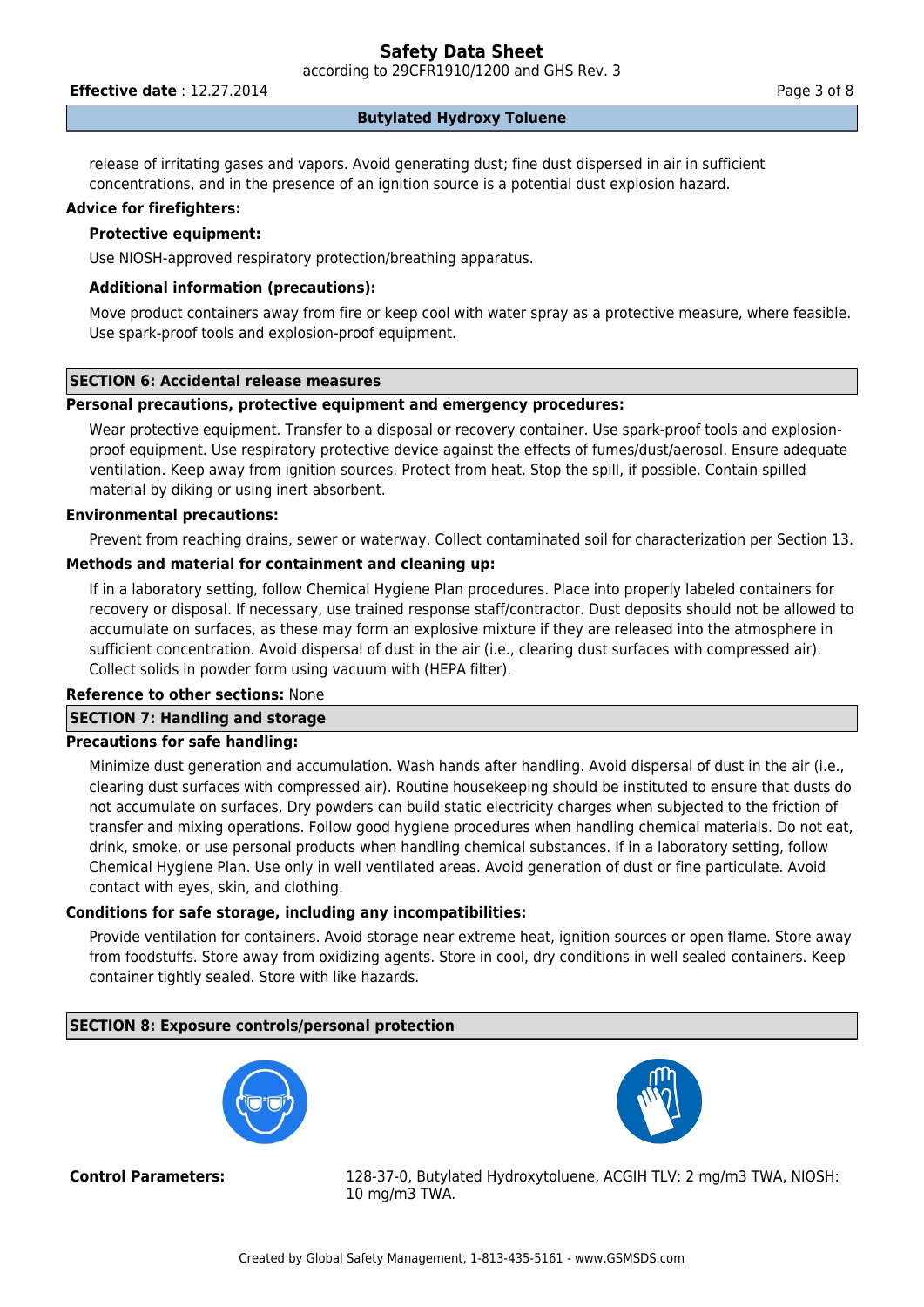according to 29CFR1910/1200 and GHS Rev. 3

| <b>Effective date: 12.27.2014</b>        | Page 4 of 8                                                                                                                                                                                                                                                                                                                                                                                                                                                                                                                                                                                                                                                                                                                                                              |  |  |  |
|------------------------------------------|--------------------------------------------------------------------------------------------------------------------------------------------------------------------------------------------------------------------------------------------------------------------------------------------------------------------------------------------------------------------------------------------------------------------------------------------------------------------------------------------------------------------------------------------------------------------------------------------------------------------------------------------------------------------------------------------------------------------------------------------------------------------------|--|--|--|
| <b>Butylated Hydroxy Toluene</b>         |                                                                                                                                                                                                                                                                                                                                                                                                                                                                                                                                                                                                                                                                                                                                                                          |  |  |  |
| <b>Appropriate Engineering controls:</b> | Emergency eye wash fountains and safety showers should be available in<br>the immediate vicinity of use/handling. Provide exhaust ventilation or<br>other engineering controls to keep the airborne concentrations of vapor<br>or dusts (total/respirable) below the applicable workplace exposure limits<br>(Occupational Exposure Limits-OELs) indicated above. Use under a fume<br>hood. It is recommended that all dust control equipment such as local<br>exhaust ventilation and material transport systems involved in handling<br>of this product contain explosion relief vents or an explosion suppression<br>system or an oxygen deficient environment. Ensure that dust-handling<br>systems (such as exhaust ducts, dust collectors, vessels, and processing |  |  |  |
|                                          | equipment) are designed in a manner to prevent the escape of dust into<br>the work area (i.e., there is no leakage from the equipment).                                                                                                                                                                                                                                                                                                                                                                                                                                                                                                                                                                                                                                  |  |  |  |
| <b>Respiratory protection:</b>           | Not required under normal conditions of use. Use suitable respiratory<br>protective device when high concentrations are present. Use suitable<br>respiratory protective device when aerosol or mist is formed. For spills,<br>respiratory protection may be advisable.                                                                                                                                                                                                                                                                                                                                                                                                                                                                                                   |  |  |  |
| <b>Protection of skin:</b>               | The glove material has to be impermeable and resistant to the product/<br>the substance/ the preparation being used/handled. Selection of the glove<br>material on consideration of the penetration times, rates of diffusion and<br>the degradation.                                                                                                                                                                                                                                                                                                                                                                                                                                                                                                                    |  |  |  |
| Eye protection:                          | Safety glasses with side shields or goggles.                                                                                                                                                                                                                                                                                                                                                                                                                                                                                                                                                                                                                                                                                                                             |  |  |  |
| <b>General hygienic measures:</b>        | The usual precautionary measures are to be adhered to when handling<br>chemicals. Keep away from food, beverages and feed sources.<br>Immediately remove all soiled and contaminated clothing. Wash hands<br>before breaks and at the end of work. Do not inhale<br>gases/fumes/dust/mist/vapor/aerosols. Avoid contact with the eyes and<br>skin.                                                                                                                                                                                                                                                                                                                                                                                                                       |  |  |  |

# **SECTION 9: Physical and chemical properties**

| <b>Appearance (physical</b><br>state, color): | White - Semi-transparent<br>solid | <b>Explosion limit lower:</b><br><b>Explosion limit upper:</b> | Not Determined<br>Not Determined                                                       |
|-----------------------------------------------|-----------------------------------|----------------------------------------------------------------|----------------------------------------------------------------------------------------|
| Odor:                                         | Slightly phenolic odor            | Vapor pressure at 20°C:                                        | 0.02 mbar @ 20 deg C                                                                   |
| Odor threshold:                               | Not Determined                    | Vapor density:                                                 | 7.6                                                                                    |
| pH-value:                                     | Not Determined                    | <b>Relative density:</b>                                       | 1.048                                                                                  |
| <b>Melting/Freezing point:</b>                | 69 - 73 °C (156 - 163 °F)         | Solubilities:                                                  | Insoluble in water.<br>Acetone - soluble.<br>Methanol - soluble.<br>Toluene - soluble. |
| <b>Boiling point/Boiling</b><br>range:        | 265 C                             | <b>Partition coefficient (n-</b><br>octanol/water):            | log Pow: 5.1                                                                           |
| <b>Flash point (closed cup)</b> : 127 C       |                                   | <b>Auto/Self-ignition</b><br>temperature:                      | 345 C                                                                                  |
| <b>Evaporation rate:</b>                      | Not Determined                    | <b>Decomposition</b><br>temperature:                           | Not Determined                                                                         |
| <b>Flammability (solid,</b><br>gaseous):      | Not Determined                    | Viscosity:                                                     | a. Kinematic: Not<br>Determined<br>b. Dynamic: Not<br>Determined                       |
| Density at 20°C:                              | Not Determined                    |                                                                |                                                                                        |

# **SECTION 10: Stability and reactivity**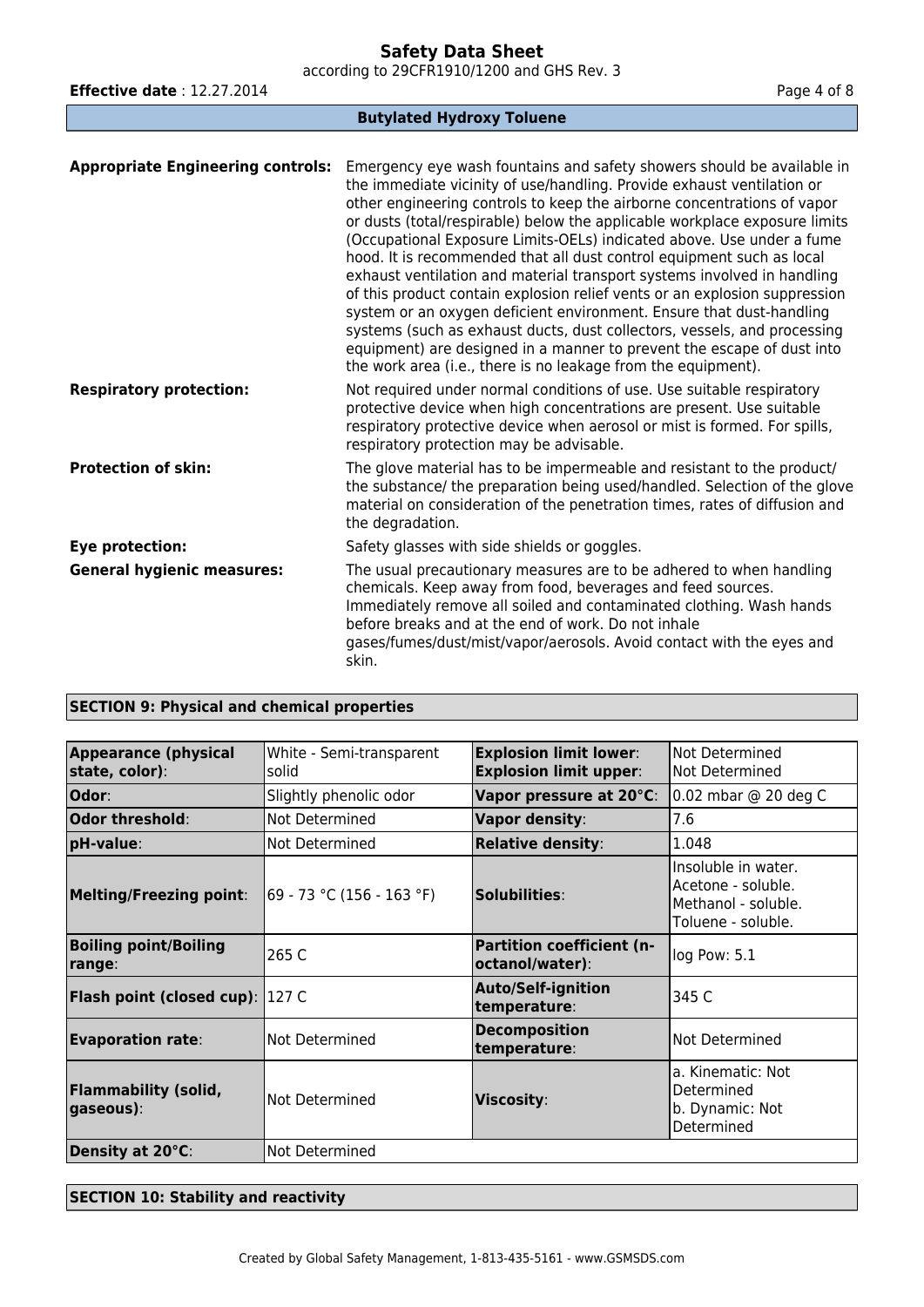according to 29CFR1910/1200 and GHS Rev. 3

**Effective date** : 12.27.2014 **Page 5 of 8** 

#### **Butylated Hydroxy Toluene**

#### **Reactivity:**

Nonreactive under normal conditions.

# **Chemical stability:**

No decomposition if used and stored according to specifications. Light Sensitive.

# **Possible hazardous reactions:**

None under normal processing.

### **Conditions to avoid:**

Store away from oxidizing agents, strong acids or bases. temperatures above 50°C. dust generation. Light. Incompatible Materials.

#### **Incompatible materials:**

Strong acids. Strong bases. Copper. Brass. Oxidizing agents. Acid chlorides. Acid anhydrides. Peroxides. metals.

## **Hazardous decomposition products:**

Carbon oxides (CO, CO2).

### **SECTION 11: Toxicological information**

#### **Acute Toxicity**:

# **Oral**:

>6,000 mg/kg LC50 Rat male and female

#### **Dermal**:

>2,000 mg/kg LC50 Rat male and female

**Chronic Toxicity**: No additional information. **Corrosion Irritation**:

#### **Ocular**:

No eye irritation Rabbit

**Sensitization**: No additional information. **Numerical Measures**: No additional information. **Carcinogenicity**: No additional information. **Mutagenicity**:

Ames test S. typhimurium Result: negative. mouse - male and female Result: negative.

# **Reproductive Toxicity**: No additional information.

### **SECTION 12: Ecological information**

#### **Ecotoxicity:**

Fish: LC50 - Oryzias latipes - 5.3 mg/l - 48 h

Invertebrates: static test EC50 - Daphnia magna (Water flea) - 0.48 mg/l - 48 h

Bacteria: Growth inhibition EC50 - Protozoa - 1.7 mg/l - 24 h

### **Persistence and degradability**:

Readily degradable in the environment.

**Bioaccumulative potential**: No additional information.

**Mobility in soil**: No additional information.

**Other adverse effects**: No additional information.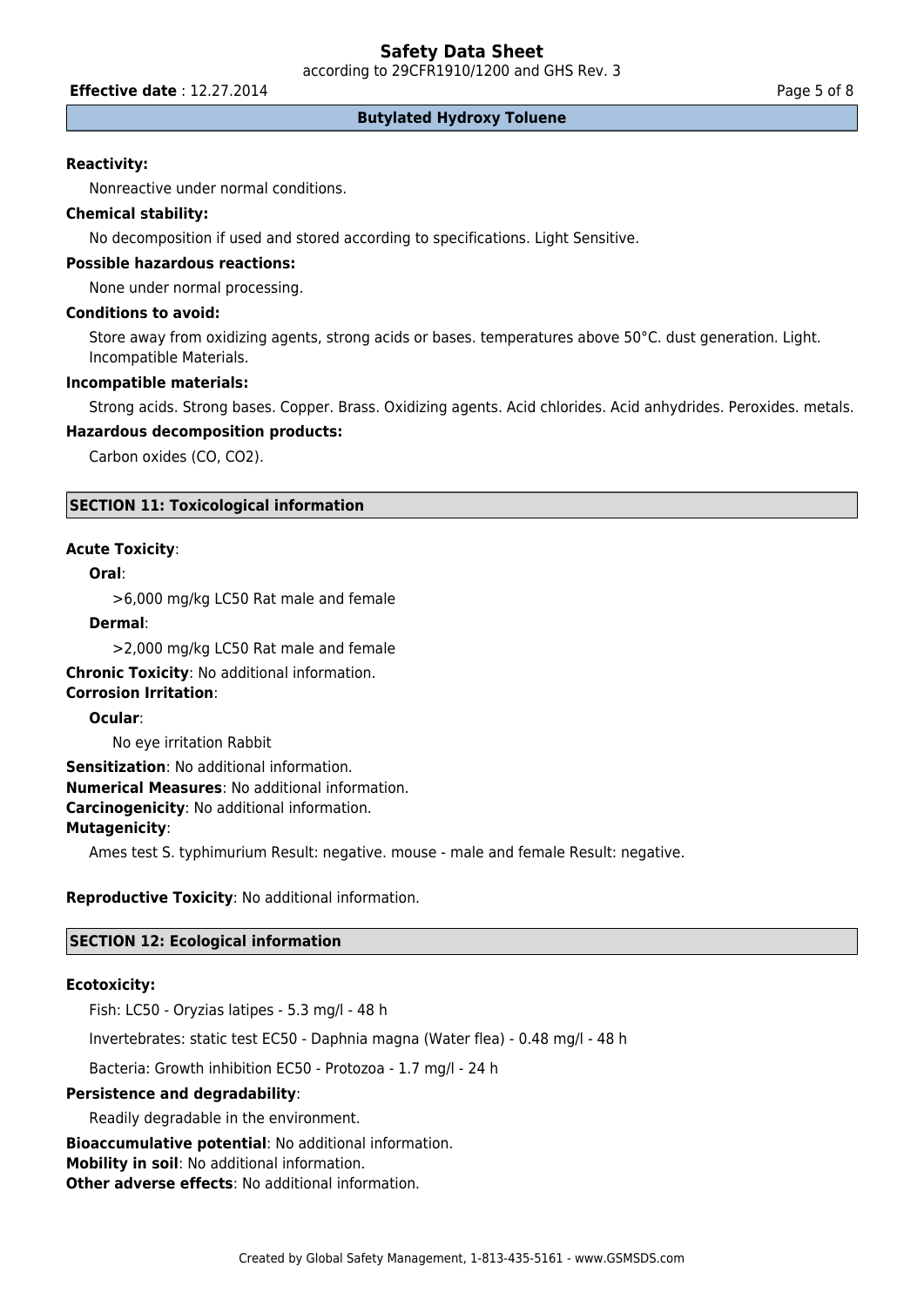**Effective date** : 12.27.2014 **Page 6 of 8** 

#### **Butylated Hydroxy Toluene**

# **SECTION 13: Disposal considerations**

#### **Waste disposal recommendations**:

Product/containers must not be disposed together with household garbage. Do not allow product to reach sewage system or open water. It is the responsibility of the waste generator to properly characterize all waste materials according to applicable regulatory entities (US 40CFR262.11). Consult federal state/ provincial and local regulations regarding the proper disposal of waste material that may incorporate some amount of this product.

#### **SECTION 14: Transport information**

## **US DOT**

**UN Number:** ADR, ADN, DOT, IMDG, IATA 3077

**Limited Quantity Exception:** None

**Bulk: Non Bulk: RQ (if applicable):** None **RQ (if applicable):** None **Proper shipping Name:** ENVIRONMENTALLY HAZARDOUS SUBSTANCE, SOLID, N.O.S. (2,6-ditert-Butyl-p-cresol). **Hazard Class:** 9 **Hazard Class:** 9 **Packing Group:** III. **Packing Group:** III. **Marine Pollutant (if applicable):** No additional information. **Comments:** None **Comments:** None

**Proper shipping Name:** ENVIRONMENTALLY HAZARDOUS SUBSTANCE, SOLID, N.O.S. (2,6-ditert-Butyl-p-cresol). **Marine Pollutant (if applicable):** No additional information.



#### **SECTION 15: Regulatory information**

#### **United States (USA)**

**SARA Section 311/312 (Specific toxic chemical listings)**:

None of the ingredients are listed.

#### **SARA Section 313 (Specific toxic chemical listings)**:

None of the ingredients are listed.

#### **RCRA (hazardous waste code)**:

None of the ingredients are listed.

#### **TSCA (Toxic Substances Control Act)**:

All ingredients are listed.

#### **CERCLA (Comprehensive Environmental Response, Compensation, and Liability Act)**:

None of the ingredients are listed.

#### **Proposition 65 (California)**: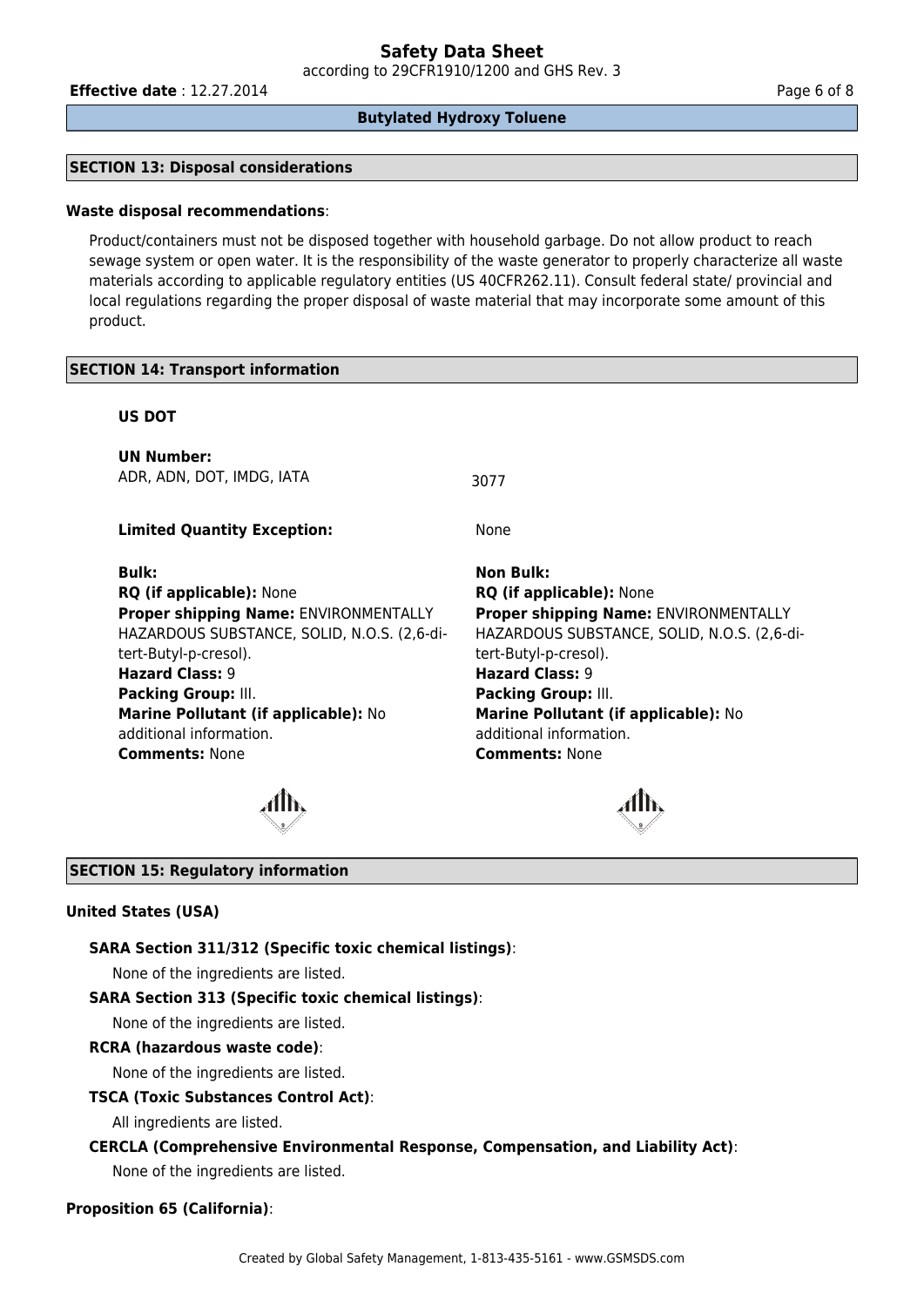**Effective date** : 12.27.2014 **Page 7 of 8** 

# **Butylated Hydroxy Toluene**

# **Chemicals known to cause cancer**:

None of the ingredients are listed.

# **Chemicals known to cause reproductive toxicity for females**:

None of the ingredients are listed.

# **Chemicals known to cause reproductive toxicity for males**:

None of the ingredients are listed.

# **Chemicals known to cause developmental toxicity**:

None of the ingredients are listed.

# **Canada**

# **Canadian Domestic Substances List (DSL)**:

All ingredients are listed.

# **Canadian NPRI Ingredient Disclosure list (limit 0.1%)**:

None of the ingredients are listed.

# **Canadian NPRI Ingredient Disclosure list (limit 1%)**:

None of the ingredients are listed.

# **SECTION 16: Other information**

This product has been classified in accordance with hazard criteria of the Controlled Products Regulations and the SDS contains all the information required by the Controlled Products Regulations. Note. The responsibility to provide a safe workplace remains with the user. The user should consider the health hazards and safety information contained herein as a guide and should take those precautions required in an individual operation to instruct employees and develop work practice procedures for a safe work environment. The information contained herein is, to the best of our knowledge and belief, accurate. However, since the conditions of handling and use are beyond our control, we make no guarantee of results, and assume no liability for damages incurred by the use of this material. It is the responsibility of the user to comply with all applicable laws and regulations applicable to this material.

# **GHS Full Text Phrases**: None

# **Abbreviations and Acronyms**:

IMDG International Maritime Code for Dangerous Goods. PNEC Predicted No-Effect Concentration (REACH). CFR Code of Federal Regulations (USA). SARA Superfund Amendments and Reauthorization Act (USA). RCRA Resource Conservation and Recovery Act (USA). TSCA Toxic Substances Control Act (USA). NPRI National Pollutant Release Inventory (Canada). DOT US Department of Transportation. IATA International Air Transport Association. GHS Globally Harmonized System of Classification and Labelling of Chemicals. ACGIH American Conference of Governmental Industrial Hygienists. CAS Chemical Abstracts Service (division of the American Chemical Society). NFPA National Fire Protection Association (USA). HMIS Hazardous Materials Identification System (USA). WHMIS Workplace Hazardous Materials Information System (Canada). DNEL Derived No-Effect Level (REACH).